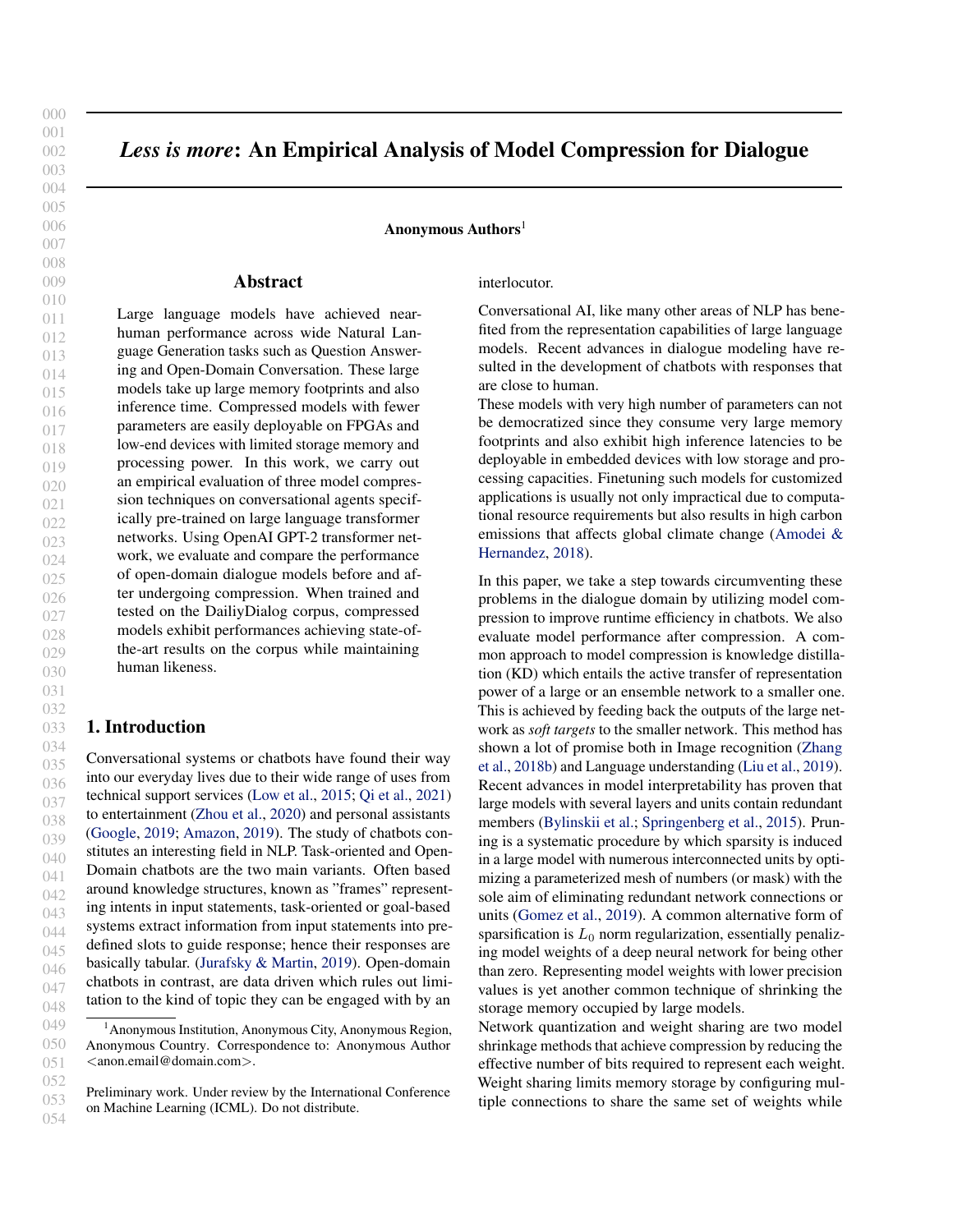quantization essentially is representing model weights with low-precision values.

The code for our experiments is publicly available.  $<sup>1</sup>$ </sup>

#### 060 2. Related Work

061 062 063 064 065 066 067 068 069 070 071 072 073 Neural response generation has gained a lot of interesting traction in recent years with the advent of large transformer networks [\(Adiwardana et al.,](#page-3-0) [2020;](#page-3-0) [Roller et al.,](#page-5-0) [2020;](#page-5-0) [Xu](#page-6-0) [et al.,](#page-6-0) [2020\)](#page-6-0). Traditional systems involved building subcomponents like a natural language understanding (NLU) component for detecting intent and extracting associated information, a dialogue state tracker that maintains consistency, a response selection policy selects the next action based on the current the chat state and a natural language generator (NLG) that translates actions to responses. [\(Gao](#page-4-0) [et al.,](#page-4-0) [2018\)](#page-4-0). These modular techniques have been overtaken by large scale end-to-end methods in recent decades.

074 075 076 077 078 079 080 081 082 Knowledge-based (KB) systems are an interesting example; they are essentially semantic parsers that query a large scale structured database of information [\(Auer et al.,](#page-3-0) [2007;](#page-3-0) [Berant et al.,](#page-3-0) [2013\)](#page-3-0) at every response step. These systems are notoriously computationally expensive due to the search complexity involved in selecting optimal responses from a myriad of candidate logic relation paths. Also paraphrasing the same queries usually throws KB systems off easily. [\(Gao](#page-4-0) [et al.,](#page-4-0) [2018\)](#page-4-0)

083 084 085 086 087 088 089 Early end-to-end approaches towards dialogue modeling applied generative recurrent methods like seq2seq [\(Vinyals](#page-6-0) [& Le,](#page-6-0) [2015;](#page-6-0) [Serban et al.,](#page-5-0) [2016;](#page-5-0) [Sordoni et al.,](#page-6-0) [2015\)](#page-6-0). Attempts have also been made to formalize dialogue as hierarchical partially observable Markov decision processes (POMDPs)[\(Young et al.,](#page-6-0) [2013;](#page-6-0) [Fang et al.,](#page-4-0) [2018;](#page-4-0) [Zhou et al.,](#page-6-0) [2020\)](#page-6-0).

090 091 092 093 094 095 096 097 098 099 100 101 102 103 104 105 106 107 It has been observed that practical behaviours of chit-chat agents have certain shortcomings that make them easily fail the Turing test. They often exhibit the bad quality of producing bland responses like "I don't know". [\(Li et al.,](#page-5-0) [2016\)](#page-5-0) posited that this is due to the conditional objective being asymmetrical with dialog history and response parameters. They suggested the formulating the generative objective in terms of maximum mutual information (MMI) as it solves this problem in theory. Incoherency is a common problem associated with social chatbots as they lose track of the state of the conversation after few dialogue turns. [\(Li & Jurafsky,](#page-5-0) [2016\)](#page-5-0) proposed incorporating a predefined profile into the modeling process such that response do not stray from the chatbot's persona. Recent works [\(Zhang et al.,](#page-6-0) [2018a;](#page-6-0) [Liu](#page-5-0) [et al.,](#page-5-0) [2020\)](#page-5-0) have shown that this improves consistency in generated responses at different stages of dialogue. [\(Li et al.,](#page-5-0) [2020;](#page-5-0) [Welleck et al.,](#page-6-0) [2019\)](#page-6-0) also tackled inconsistency by us-

108 109 ing unlikelihood training as a contrastive learning technique to prevent the model from generating out-of-distribution responses. [\(See et al.,](#page-5-0) [2019\)](#page-5-0) showed that the high level attribute of a conversation can be controlled through conditional training [\(Fan et al.,](#page-4-0) [2018;](#page-4-0) [Kikuchi et al.,](#page-4-0) [2016;](#page-4-0) [Peng](#page-5-0) [et al.,](#page-5-0) [2018\)](#page-5-0) and weighted decoding [\(Ghazvininejad et al.,](#page-4-0) [2017\)](#page-4-0).

Research in model compression [\(LeCun et al.,](#page-5-0) [1989;](#page-5-0) [Hinton](#page-4-0) [et al.,](#page-4-0) [2015;](#page-4-0) [Hooker et al.,](#page-4-0) [2019\)](#page-4-0) have demonstrated that it is possible to achieve unbelievably high level of compression with very minimal degradation in the representation capacity of deep neural networks. By inducing sparsity in ResNet-50 [\(He et al.,](#page-4-0) [2016\)](#page-4-0) and the vanilla transformer [\(Vaswani et al.,](#page-6-0) [2017\)](#page-6-0) networks, [\(Gale et al.,](#page-4-0) [2019\)](#page-4-0) were able to achieve up to 50% compression ratio in the Image-Net[\(Deng et al.,](#page-4-0) [2009\)](#page-4-0) dataset and WMT '14 [\(Bojar et al.,](#page-4-0) [2014\)](#page-4-0) machine translation task while maintaining a good performance at the same time.

[\(Louizos et al.,](#page-5-0) [2018\)](#page-5-0) demonstrated that a significant speedup in training time can be achieved by incorporating  $L_0$  norm regularization in LeNet [\(Lecun et al.,](#page-5-0) [1998\)](#page-5-0) and wide ResNet [\(Zagoruyko & Komodakis,](#page-6-0) [2016\)](#page-6-0) networks with minimal or no loss in test performance.

[\(Jacob et al.,](#page-4-0) [2018\)](#page-4-0) achieved remarkable trade-offs between model size and performance on four image tasks by representing weights with low-precision values.

In this work, knowledge distillation, pruning and  $L_0$  norm regularization are our major focus of model compression.

# 3. Method

#### 3.1. Knowledge Distillation

Knowledge Distillation (KD) aims at reproducing the holistic representation abilities of large models with high inference times into smaller models through active learning. The smaller model, often called "Student" tries to emulate the decisions of the larger model or "Teacher".

The distillation objective:  $L_{ce} = \sum_j p_j * log(q_j);$ 

 $p_i$  and  $q_i$  being the *Teacher* and *Student* probability distribution estimates respectively, is to match the predictions made by the *Student* with that of the *Teacher*. Much of the generalization abilities of the *Teacher* is associated with the high entropy in the class probabilities it produces during inference.

A slightly modified version of the softmax output is usually fed into the Student model as soft-targets. [\(Hinton et al.,](#page-4-0) [2015\)](#page-4-0), used a slightly modified version of the Softmax output of the large model. The softmax temperature *T* is an essential parameter the student optimizes during learning, training is usually done by adjusting the softmax tempera-

<sup>1</sup><web@link.com>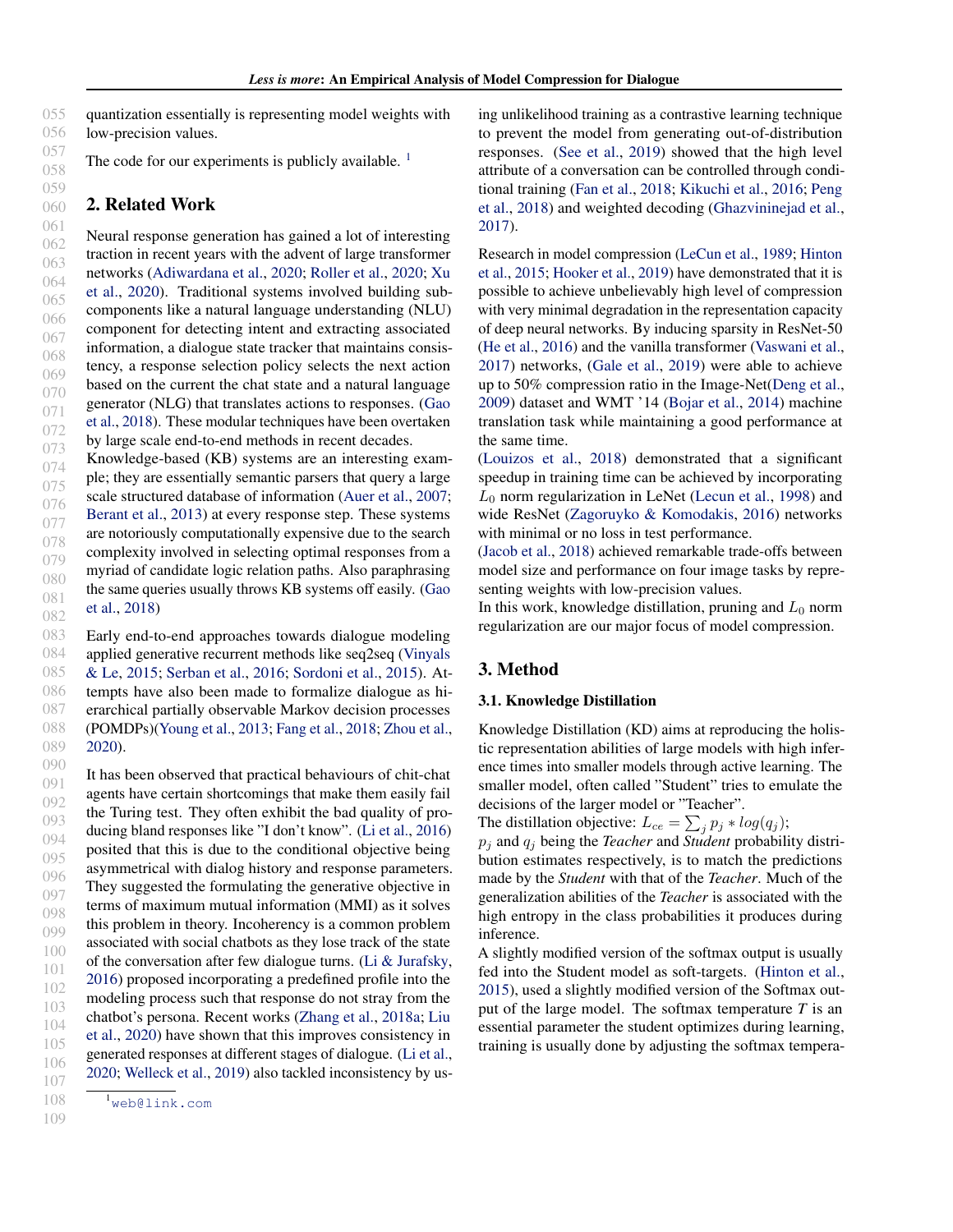| <b>DailyDialog Corpus</b>     |        |  |  |  |
|-------------------------------|--------|--|--|--|
| Total # conversations         | 13,118 |  |  |  |
| Average # turns per dialogue  | x      |  |  |  |
| Average # tokens per dialogue | 115    |  |  |  |
| Maximum # turns per dialogue  | 14     |  |  |  |
| Minimum # turns per dialogue  | 5      |  |  |  |

ture *T* till the *Student*'s predictions matches the soft targets.

$$
p_i = \frac{\exp(z_i/T)}{\sum_j \exp(z_j/T)}
$$

Distilling a generative dialogue model optimizes an overall objective which is the linear combination of the distillation loss  $L_{ce}$  and language modeling loss  $L_{lm}$ .

Following [\(Sanh et al.,](#page-5-0) [2019\)](#page-5-0), we added an additional objective term *cosine embedding loss*  $(L_{cos})$  that aligns the direction of the student and teacher hidden states vectors during distillation.

#### 3.2. Pruning

137 138 139 140 141 142 143 144 145 By evaluating and eliminating redundant connections in a deep neural network, an optimal sub-network containing fewer number of parameters can be obtained [\(Frankle &](#page-4-0) [Carbin,](#page-4-0) [2019\)](#page-4-0). Given a large neural network with weights  $W_{ij}$  in an n dimensional euclidean space, a pruning strategy is used to determine importance scores  $A_{i,j}$ , whose values are then sorted according to the pruning strategy. Sparsity is then achieved by masking out low ranked weights that are less than a threshold  $\epsilon$  value that reflects the level of sparsity.

147 148 149 150 151 In this work, we implemented automated gradual pruning by increase sparsity following a cubic sparsity schedule [\(Zhu](#page-6-0) [& Gupta,](#page-6-0) [2018;](#page-6-0) [Sanh et al.,](#page-5-0) [2020\)](#page-5-0), from an initial sparsity value  $\phi_i$  to a final level  $\phi_f$  over a span of n pruning steps starting at training step  $t_0$  and with pruning frequency  $\Delta t$ :

$$
\phi_t = \phi_f + (\phi_i - \phi_f) \left( 1 - \left( \frac{t - t_0}{n \Delta t} \right) \right)
$$

for  $t \in \{t_0, t_0 + \Delta t, \ldots, t_0 + n\Delta t\}$ 

# 4. Experimentation and Results

160 161 162 163 164 In this section, we discuss our experiments of knowledge distillation, unstructured pruning,  $l_0$  regularization on a GPT-2 based dialogue model. We evaluate model performance with automatic and human metrics.

#### 4.1. Dataset

Experiments were conducted on the DailyDialog [\(Yanran](#page-6-0) [et al.,](#page-6-0) [2017\)](#page-6-0) corpus. It consists of 13K dyadic multi-turn conversations. Unlike many open-domain conversation corpora, DailyDialog is made up of a high-quality (clean) dialogue dataset that reflects a wide blend of emotions and intentions which are often present in daily human conversations. Table 1 shows basic statistical information in the conversations contained in the corpus. We normalize the currency symbols in conversations to text and truncated sequences longer than 128 tokens.

#### 4.2. Input Representation

We represent each conversation as a sequence of turns for conditional generative training. We delimit each turn by separator tokens (specifically "<|endoftext|>" in GPT-2). We observe that using arbitrary delimiters such as  $\langle EOT \rangle$ produced bad results, only made the models memorize and generate lots of them during inference.

A typical conversation with a total of n turns is re-framed as:

 $Turn_k < \text{SEP} > Turn_{k+1} < \text{SEP} > \dots Turn_{k+n} < \text{SEP} >$ 

where k is the turn index.

#### 4.3. Training Details

We carry out experiments on two Nvidia Tesla K80 and one P100 machines. Basing dilaogue models on pretrained transformer architectures often used as a good starting point [\(Rashkin et al.,](#page-5-0) [2019;](#page-5-0) [Wolf et al.,](#page-6-0) [2019\)](#page-6-0). In this work, we leverage DialoGPT pretrained model architecture for conditional training. Finetuning was done over 26000 steps on the DailyDialog dataset. We used Adam with learning rate of 5e-5,  $\beta$ 1= 0.9,  $\beta$ 2 = 0.999 and noam learning rate schedule. We used beam search decoding with a size of 4 and sampling over candidate response units or symbols.

Table 2. Number of non-zero parameters and Inference times for different Compression methods. Combining  $L_0$  regularization effectively influenced the convergence speed

| <b>Method</b>           | <b>Params</b> | Latency (s) |  |
|-------------------------|---------------|-------------|--|
| Base                    | 345M          | 3.61        |  |
| KD                      | 345M          | 6.34        |  |
| Pruning (70%)           | 247M          | 4.18        |  |
| Pruning $(50\%)$        | 181M          | 2.09        |  |
| Pruning (30%)           | 100M          | 1.73        |  |
| Reg. + Pruning $(50\%)$ | 179M          | 1.42        |  |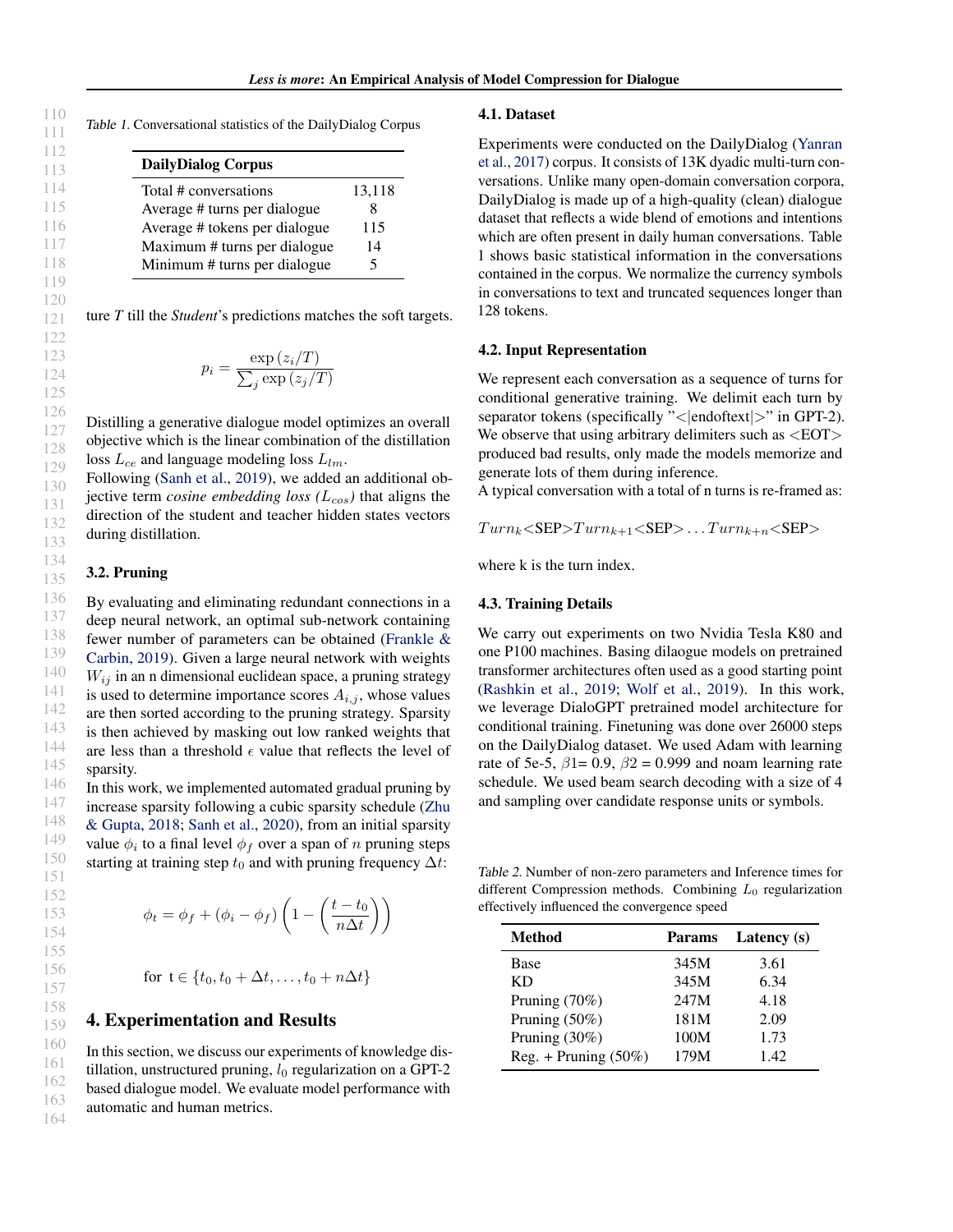Table 3. Performance scores of models with different compression schemes before and after compression.

| <b>Method</b>          | F1   | Bleu  |       | Rouge | Meteor |
|------------------------|------|-------|-------|-------|--------|
|                        |      | Bleu4 | Bleu2 |       |        |
| Base                   | 7.13 | 3.01  | 6.82  | 18.35 | 2.41   |
| KD                     | 8.33 | 0.6   | 6.01  | 11.03 | 0.65   |
| Pruning $(70%)$        | 4.19 | 1.4   | 4.21  | 9.18  | 0.74   |
| Pruning $(50\%)$       | 3.22 | 0.5   | 3.11  | 5.13  | 0.65   |
| Pruning $(30\%)$       | 2.06 | 0.9   | 2.05  | 3.7   | 1.01   |
| $Reg. + Pruning (50%)$ | 2.69 | 1.79  | 1.13  | 2.69  | 1.01   |

Table 4. Performance scores on a four-point likert scale. Small repetition scores reflect how less repetitive a model's responses are and vice versa

| <b>Method</b>          | <b>Engagingness</b> | <b>Specificity</b> | <b>Fluency</b> | <b>Repetition</b> | Empathy |
|------------------------|---------------------|--------------------|----------------|-------------------|---------|
| <b>Base</b>            | 2.91                | 3.76               | 3.71           | 0.41              | 1.85    |
| KD                     | 1.85                | 1.22               | 3.26           | 2.41              | 0.31    |
| Pruning $(70\%)$       | 2.73                | 3.53               | 3.11           | 1.23              | 1.79    |
| Pruning $(50\%)$       | 1.72                | 1.48               | 3.33           | 1.17              | 1.17    |
| Pruning $(30\%)$       | 1.23                | 1.19               | 3.01           | 1.62              | 1.19    |
| $Reg. + Pruning (50%)$ | 3.63                | 2.98               | 1 1 2          | 1.34              | 1.26    |

#### 4.4. Results

193 194 195 196 197 198 199 200 We report performance based on Automatic metrics and also human metrics using a four-point Likert scale [\(Venkatesh](#page-6-0) [et al.,](#page-6-0) [2017\)](#page-6-0). Results are summarized in table 3 and 4. We used huggingface transformers datasets package [\(Lhoest](#page-5-0) [et al.,](#page-5-0) [2021\)](#page-5-0) for automatic evaluation on Bleu [\(Papineni](#page-5-0) [et al.,](#page-5-0) [2002\)](#page-5-0), Rouge [\(Lin,](#page-5-0) [2004\)](#page-5-0) and Meteor scores (Banerjee & Lavie, 2005).

# 5. Conclusion and Future Work

203 204 205 206 207 208 209 210 211 212 213 214 215 216 217 Chatbots trained on large model architectures can be an interesting feature in embedded devices by carefully compressing them into computationally efficient sub-models. Our paper focuses mainly on memory optimization of chatbots and we did not consider advanced dialogue modeling techniques such as response retrieval, re-ranking beam search outputs much of which have been proven to increase diversity and the human-likeness of responses across many benchmarks. Model compression was not carried out only on regular causal language models, we posit that better bots trained on sophisticated models like Electra, evolved transformer can be achieved. The lowest compression ratio our methods achieved was 30%; we would like to consider exploring high sparsity regimes by augmenting pruning with integer quantization.

# References

- Adiwardana, D., Luong, M., So, D. R., Hall, J., Fiedel, N., Thoppilan, R., Yang, Z., Kulshreshtha, A., Nemade, G., Lu, Y., and Le, Q. V. Towards a human-like open-domain chatbot. *arXiv e-prints*, abs/2001.09977, 2020.
- Amazon. Alexa skills. 2019. URL [https://developer.amazon.com/](https://developer.amazon.com/alexa-skills-kit/tutorials) [alexa-skills-kit/tutorials](https://developer.amazon.com/alexa-skills-kit/tutorials).
- Amodei, D. and Hernandez, D. AI and Compute. *OpenAI blog*, 2018. URL [https://blog.openai.com/](https://blog.openai.com/openai-five/) [openai-five/](https://blog.openai.com/openai-five/).
- Auer, S., Bizer, C., Kobilarov, G., Lehmann, J., Cyganiak, R., and Ives, Z. Dbpedia: A nucleus for a web of open data. In *Semantic web*, pp. 722—-735. Springer, 2007.
- Banerjee, S. and Lavie, A. METEOR: An automatic metric for MT evaluation with improved correlation with human judgments. In *Proceedings of the ACL Workshop on Intrinsic and Extrinsic Evaluation Measures for Machine Translation and/or Summarization*, pp. 65–72, Ann Arbor, Michigan, 2005. Association for Computational Linguistics.
- Berant, J., Chou, A., Frostig, R., and Liang, P. Semantic parsing on Freebase from question-answer pairs. In *Proceedings of the 2013 Conference on Empirical Methods*

<span id="page-3-0"></span>165 166

201 202

218 219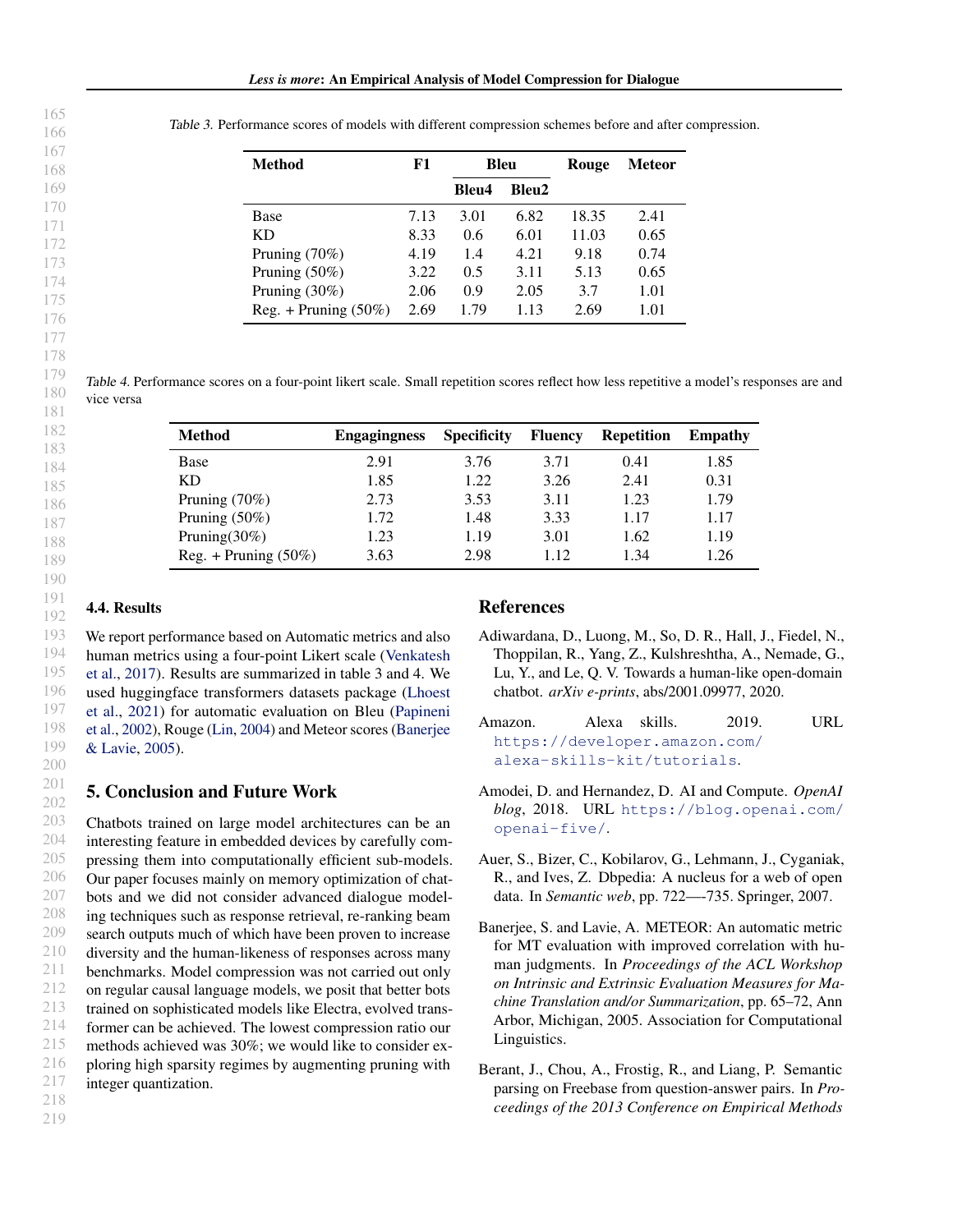- <span id="page-4-0"></span>220 221 222 223 224 *in Natural Language Processing*, pp. 1533–1544, Seattle, Washington, USA, oct 2013. Association for Computational Linguistics. URL [https://www.aclweb.](https://www.aclweb.org/anthology/D13-1160) [org/anthology/D13-1160](https://www.aclweb.org/anthology/D13-1160).
- 225 226 227 228 229 230 231 232 233 Bojar, O., Buck, C., Federmann, C., Haddow, B., Koehn, P., Leveling, J., Monz, C., Pecina, P., Post, M., Saint-Amand, H., Soricut, R., Specia, L., and Tamchyna, A. Findings of the 2014 workshop on statistical machine translation. In *Proceedings of the Ninth Workshop on Statistical Machine Translation*, pp. 12–58, Baltimore, Maryland, USA, June 2014. Association for Computational Linguistics. doi: 10.3115/v1/W14-3302. URL [https:](https://www.aclweb.org/anthology/W14-3302) [//www.aclweb.org/anthology/W14-3302](https://www.aclweb.org/anthology/W14-3302).
- 234 235 236 237 Bylinskii, Z., Judd, T., Borji, A., Itti, L., Durand, F., Oliva, A., and Torralba, A. Mit Saliency Benchmark. http://saliency.mit.edu/.
- 238 239 240 241 242 Deng, J., Dong, W., Socher, R., Li-Jia, L., Li, K., and Fei-Fei, L. Imagenet: A Large-scale Hierarchical Image Database. In *2009 IEEE conference on computer vision and pattern recognition*, pp. 248–255. Ieee, 2009.
- 243 244 245 246 247 248 249 250 Fan, A., Grangier, D., and Auli, M. Controllable Abstractive Summarization. In *Proceedings of the 2nd Workshop on Neural Machine Translation and Generation*, pp. 45–54, Melbourne, Australia, jul 2018. Association for Computational Linguistics. doi: 10.18653/ v1/W18-2706. URL [https://www.aclweb.org/](https://www.aclweb.org/anthology/W18-2706) [anthology/W18-2706](https://www.aclweb.org/anthology/W18-2706).
- 251 252 253 254 255 256 Fang, H., Cheng, H., Sap, M., Clark, E., Holtzman, A., Choi, Y., Smith, N. A., and Ostendorf, M. Sounding board – a user-centric and content-driven social chatbot. In *Proceedings of North American Chapter Association for Computational Linguistics (NAACL)*, pp. 1–6. NACL, June 2018.
- 258 259 260 261 Frankle, J. and Carbin, M. The Lottery Ticket Hypothesis: Finding Sparse, Trainable Neural Networks. In *7th International Conference on Learning Representations, ICLR*, LA, USA, 2019.

257

- 262 263 264 265 266 Gale, T., Elsen, E., and Hooker, S. The state of sparsity in deep neural networks. *arXiv e-prints*, abs/1902.09574, 2019. URL [https://arxiv.org/](https://arxiv.org/abs/1902.09574) [abs/1902.09574](https://arxiv.org/abs/1902.09574).
- 267 268 269 270 271 272 273 274 Gao, J., Galley, M., and Li, L. Neural approaches to conversational AI. In *Proceedings of the 56th Annual Meeting of the Association for Computational Linguistics: Tutorial Abstracts*, pp. 2–7, Melbourne, Australia, jul 2018. Association for Computational Linguistics. doi: 10.18653/v1/P18-5002. URL [https://www.](https://www.aclweb.org/anthology/P18-5002) [aclweb.org/anthology/P18-5002](https://www.aclweb.org/anthology/P18-5002).
- Ghazvininejad, M., Shi, X., Priyadarshi, J., and Kevin, K. Hafez: an interactive poetry generation system. In *Proceedings of ACL 2017, System Demonstrations*, pp. 43– 48, Vancouver, Canada, July 2017. Association for Computational Linguistics. URL [https://www.aclweb.](https://www.aclweb.org/anthology/P17-4008) [org/anthology/P17-4008](https://www.aclweb.org/anthology/P17-4008).
- Gomez, A., Zhang, I., Kamalakara, S., Madaan, D., Swersky, K., Gal, Y., and Hinton, G. Learning sparse networks using targeted dropout. 2019.
- Google. Actions on google. 2019. URL [https://developers.google.com/](https://developers.google.com/actions/overview) [actions/overview](https://developers.google.com/actions/overview).
- He, K., Zhang, X., Ren, S., and Sun, J. Deep residual learning for image recognition. In *2016 IEEE Conference on Computer Vision and Pattern Recognition, CVPR 2016, Las Vegas, NV, USA, June 27-30, 2016*, pp. 770–778. IEEE Computer Society, 2016. doi: 10.1109/CVPR.2016.90. URL [https://doi.org/](https://doi.org/10.1109/CVPR.2016.90) [10.1109/CVPR.2016.90](https://doi.org/10.1109/CVPR.2016.90).
- Hinton, G., Vinyals, O., and Dean, J. Distilling the knowledge in a neural network. *arXiv e-prints*, arXiv:1503.02531, 2015.
- Hooker, S., Courville, A., Dauphin, Y., and Frome, A. Selective brain damage: Measuring the disparate impact of model pruning. *arXiv*, abs/1911.05248, 2019. URL <https://arxiv.org/abs/1911.05248>.
- Jacob, B., Kligys, S., Chen, B., Zhu, M., Tang, M., Howard, A., Adam, H., and Kalenichenko, D. Quantization and training of neural networks for efficient integerarithmetic-only inference. In *Proceedings of the IEEE Conference on Computer Vision and Pattern Recognition (CVPR)*, June 2018.
- Jurafsky, D. and Martin, J. H. *Speech and Language Processing*. 3rd edition, 2019. URL [https://web.](https://web.stanford.edu/ jurafsky/slp3) [stanford.edu/jurafsky/slp3](https://web.stanford.edu/ jurafsky/slp3).
- Kikuchi, Y., Neubig, G., Sasano, R., Takamura, H., and Okumura, M. Controlling output length in neural encoder-decoders. In *Proceedings of the 2016 Conference on Empirical Methods in Natural Language Processing*, pp. 1328–1338, Austin, Texas, nov 2016. Association for Computational Linguistics. doi: 10.18653/ v1/D16-1140. URL [https://www.aclweb.org/](https://www.aclweb.org/anthology/D16-1140) [anthology/D16-1140](https://www.aclweb.org/anthology/D16-1140).
- Langley, P. Crafting papers on machine learning. In Langley, P. (ed.), *Proceedings of the 17th International Conference on Machine Learning (ICML 2000)*, pp. 1207–1216, Stanford, CA, 2000. Morgan Kaufmann.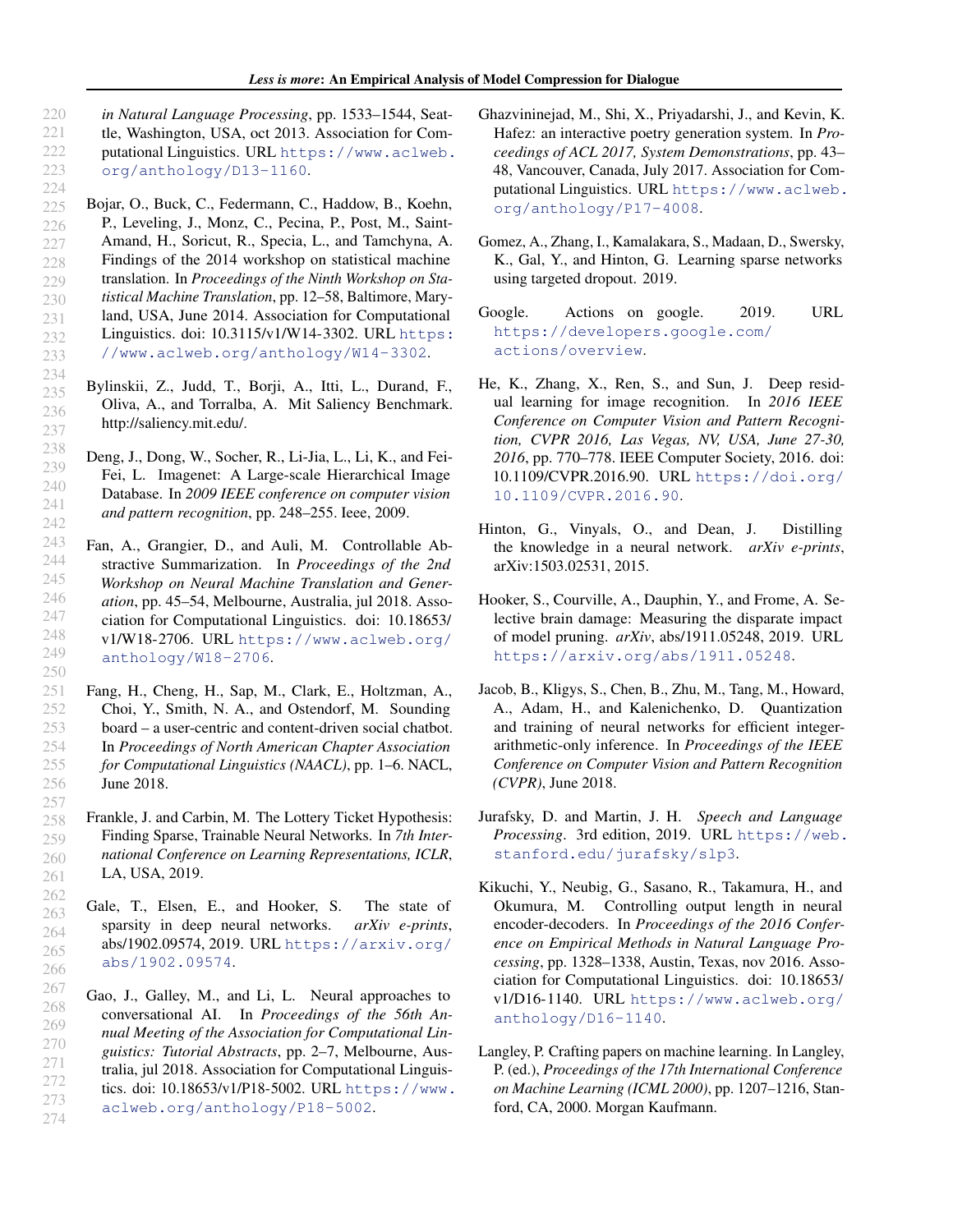- <span id="page-5-0"></span>275 276 277 LeCun, Y., Denker, J. S., and Solla, S. A. Optimal brain damage. In *Proceedings of the Neural Information Processing Systems*, pp. 98––605. Morgan , 1989.
- 278 279 280 281 282 283 Lecun, Y., Bottou, L., Bengio, Y., and Haffner, P. Gradientbased learning applied to document recognition. volume 86, pp. 2278–2324, 1998. doi: 10.1109/5. 726791. URL [https://ieeexplore.ieee.org/](https://ieeexplore.ieee.org/document/726791) [document/726791](https://ieeexplore.ieee.org/document/726791).
- 284 285 286 287 288 289 290 291 292 Lhoest, Q., von Platen, P., Wolf, T., del Moral, A. V., Jernite, Y., Patil, S., Drame, M., Chaumond, J., Plu, J., Tunstall, L., Davison, J., Brandeis, S., Scao, T. L., Sanh, V., Xu, K. C., Patry, N., McMillan-Major, A., Schmid, P., Gugger, S., Delangue, C., Matussière, T., Debut, L., Bekman, S., and Lagunas, F. huggingface/datasets, 2021. URL [https://doi.org/10.](https://doi.org/10.5281/zenodo.4946100) [5281/zenodo.4946100](https://doi.org/10.5281/zenodo.4946100).
- 293 294 295 296 Li, J. and Jurafsky, D. Neural net models for open domain discourse coherence. *arXiv e-prints*, arXiv:1606.01545, 2016.
- 297 298 299 Li, J., Galley, M., Brockett, C., Gao, J., and Dolan, B. A diversity-promoting objective function for neural conversation models. *arXiv e-prints*, arXiv:1510.03055, 2016.
- 300 301 302 303 304 305 306 307 308 309 Li, M., Roller, S., Kulikov, I., Welleck, S., Boureau, Y., Cho, K., and Weston, J. Don't say that! making inconsistent dialogue unlikely with unlikelihood training. In *Proceedings of the 58th Annual Meeting of the Association for Computational Linguistics*, pp. 4715–4728, Online, jul 2020. Association for Computational Linguistics. doi: 10.18653/v1/2020. acl-main.428. URL [https://www.aclweb.org/](https://www.aclweb.org/anthology/2020.acl-main.428) [anthology/2020.acl-main.428](https://www.aclweb.org/anthology/2020.acl-main.428).
- 310 311 312 313 314 Lin, C. ROUGE: A package for automatic evaluation of summaries. In *Text Summarization Branches Out*, pp. 74–81, Barcelona, Spain, 2004. Association for Computational Linguistics.
- 315 316 317 318 319 Liu, Q., Chen, Y., Chen, B., Lou, J., Chen, Z., Zhou, B., and Zhan, D. You impress me: Dialogue generation via mutual persona perception. In *Proceedings of the Annual Meeting of the Association for Computational Linguistics (ACL 2020)*, 2020.
- 320 321 322 323 324 325 326 Liu, X., He, P., Chen, W., and Gao, J. Multi-Task Deep Neural Networks for Natural Language Understanding. In *Proceedings of the 57th Annual Meeting of the Association for Computational Linguistics*, pp. 4487–4496, Florence, Italy, 2019. Association for Computational Linguistics.
- 327 328 329 Louizos, C., Welling, M., and Kingma, D. P. Learning sparse neural networks through  $L_0$  regularization. In

*International Conference on Learning Representations*, 2018.

- Low, R., Pow, N., Serban, I. V., and Pineau, J. The ubuntu dialogue corpus: A large dataset for research in unstructured multi-turn dialogue systems. In *Proceedings of the 16th Annual Meeting of the Special Interest Group on Discourse and Dialogue. ACL*, pp. 285–294, 2015.
- Papineni, K., Roukos, S., Ward, T., and Zhu, W. Bleu: a method for automatic evaluation of machine translation. In *Proceedings of the 40th Annual Meeting of the Association for Computational Linguistics*, pp. 311–318, Philadelphia, USA, 2002. Association for Computational Linguistics.
- Peng, N., Ghazvininejad, M., May, J., and Knight, K. Towards controllable story generation. In *Proceedings of the First Workshop on Storytelling*, New Orleans, Louisiana, jun 2018. Association for Computational Linguistics. doi: 10.18653/v1/W18-1505. URL [https:](https://www.aclweb.org/anthology/W18-1505) [//www.aclweb.org/anthology/W18-1505](https://www.aclweb.org/anthology/W18-1505).
- Qi, H., Pan, L., Sood, A., Shah, A., Kunc, L., and Potdar, S. Benchmarking intent detection for task-oriented dialog systems. In *North American Chapter of the Association for Computational Linguistics NACL*, 2021.
- Rashkin, H., Smith, E. M., Li, M., and Boureau, Y.-L. Towards empathetic open-domain conversation models: a new benchmark and dataset. In *ACL*, 2019.
- Roller, S., Dinan, E., Goyal, N., Ju, D., Williamson, M., Liu, Y., Xu, J., Ott, M., Shuster, K., Smith, E. M., Boureau, Y., and Weston, J. Recipes for building an open-domain chatbot. *arXiv e-prints*, arXiv/2004.13637, 2020.
- Sanh, V., Debut, L., Chaumond, J., and Wolf, T. Distilbert, a distilled version of bert: smaller, faster, cheaper and lighter. In *Proceedings of Neural Information Processing Systems (NeurIPS 2019)*, VBC, Canada, 2019.
- Sanh, V., Wolf, T., and Rush, A. M. Movement pruning: Adaptive sparsity by fine-tuning. In *Proceedings of Neural Information Processing Systems (NeurIPS 2020)*, 2020.
- See, A., Roller, S., Kiela, D., and Weston, J. What makes a good conversation? how controllable attributes affect human judgments. In *Proceedings of the 2019 Conference of the North American Chapter of the Association for Computational Linguistics, ACL*, pp. 1702–1723, 2019.
- Serban, I., Sordoni, A., Lowe, R., Charlin, L., Pineau, J., Courville, A., and Bengio, Y. A hierarchical latent variable encoder-decoder model for generating dialogues. In *Proceedings of the AAAI Conference on Artificial Intelligence*, 2016. URL [https://ojs.aaai.org/](https://ojs.aaai.org/index.php/AAAI/article/view/10983) [index.php/AAAI/article/view/10983](https://ojs.aaai.org/index.php/AAAI/article/view/10983).